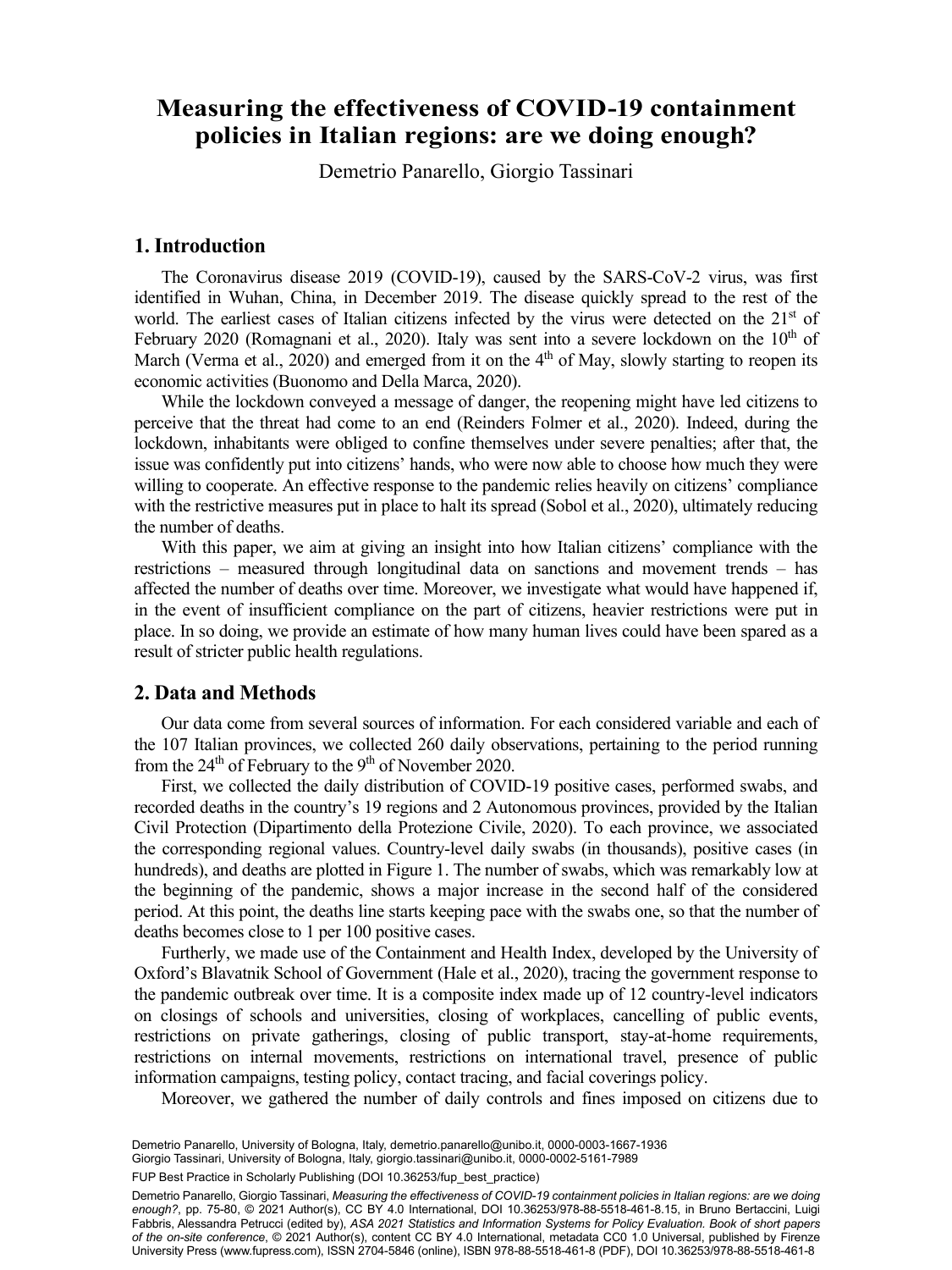disrespecting the COVID-19-related restrictive measures, made available by the Italian Ministry of the Interior (Ministero dell'Interno, 2020) at the national level. We can calculate the sanction rate as the ratio between the number of fines and the number of people who were controlled on a given day; the compliance rate is the one's complement to this rate, which represents a proxy of citizens' degree of adhesion and consent to the measures aimed at containing the Coronavirus spread.

Additionally, we employ Google's Community Mobility Reports, capturing movement trends across various locations at the province level (Google LLC, 2020). We include five categories of places: retail stores and recreation sites, grocery stores and pharmacies, parks, transit stations, and workplaces. The data consist in daily per cent variations in the number of visitors compared to a pre-pandemic baseline.

Finally, we include some variables describing the demographic characteristics of the Italian provinces, taken from the Italian National Institute of Statistics (Istat): activity rate, population density, and ratio of over-65s to the total population.



**Figure 1 – Swabs, positive cases and deaths over time (Italy, 24 February – 9 November 2020).**

We estimate Negative Binomial regressions of the regional deaths count on regional positive cases, regional swabs, Containment and Health Index, Compliance rate, Google Mobility data (for retail and recreation, grocery and pharmacy, parks, transit stations, and workplaces), activity rate, population density, and percentage of over-65s to the total population.

Indeed, as we employ a count variable as dependent, the correct investigation approach is given by regression models based on the Negative Binomial distribution (Chan et al., 2021). The time-varying variables are employed with a 17-day lag from the dependent variable, as we add the median time from the onset of symptoms to death, which was estimated in 12 days in Italy (Gruppo della Sorveglianza COVID-19, 2020), to the mean incubation period (i.e., the time between the contact with a positive individual and the onset of symptoms) of approximately 5 days (Linton et al., 2020). Our specifications employ the robust estimator of variance and do not include fixed effects.

We run the first model on the complete sample. Then, as the schools' reopening on 14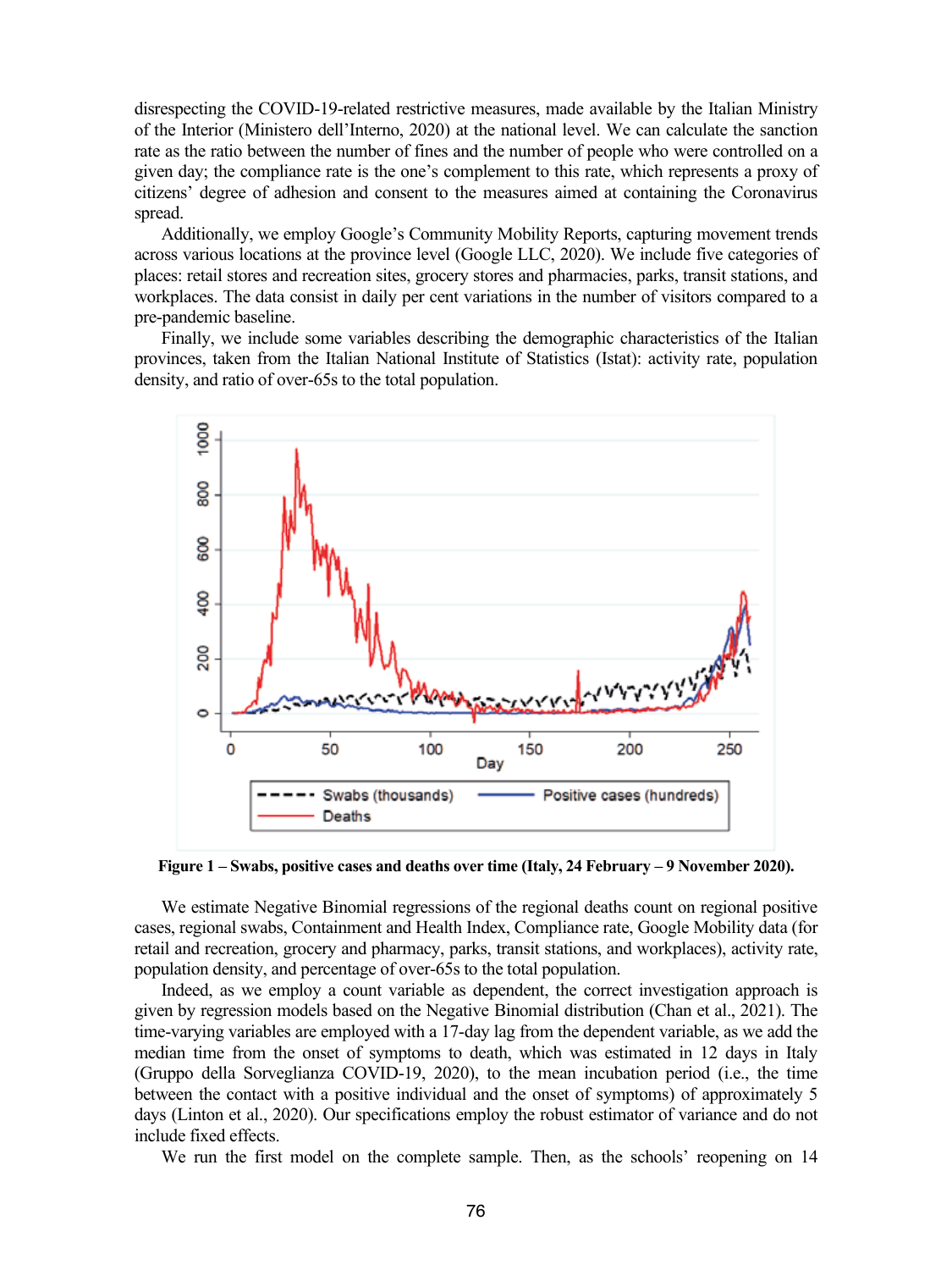September 2020 is said to have been the primary cause of the resurgence of the pandemic in Italy (Sebastiani and Palù, 2020), we estimate the same model on two subsamples: until the  $13<sup>th</sup>$  of September and since the  $14<sup>th</sup>$  of September, which is marked as the beginning of the "second" wave" of the pandemic.

Finally, we add up 10 points to the Containment and Health Index daily since the  $1<sup>st</sup>$  of September, to investigate what would have happened if stricter public health regulations were put in place two weeks before schools restarted. Through this, we provide an estimate of how many human lives could have been spared in the period from 14 September to 30 October 2020 in the Italian regions affected by the highest lethality rate.

#### **3. Results**

The results of our estimations are shown in Table 1. As regards the number of deaths, analysed through Negative Binomial regression models, most variables are highly significant and show the expected signs. Our results confirm that the lockdown policies have had a beneficial impact on the pandemic, having been able to reduce the number of deaths caused by COVID-19. Moreover, the number of deaths exhibits a negative relationship with the Compliance rate.

|                                                          | <b>Overall</b>        | Until 13 <sup>th</sup> Sep | Since 14th Sep |
|----------------------------------------------------------|-----------------------|----------------------------|----------------|
|                                                          | Coefficient           | Coefficient                | Coefficient    |
|                                                          | (Robust S.E.)         | (Robust S.E.)              | (Robust S.E.)  |
| Regional positive cases $\overline{(\text{lag } 17)}$    | $0.002***$            | $0.002***$                 | $0.001***$     |
|                                                          | (0.0001)              | (0.0001)                   | (0.0001)       |
| Regional swabs (lag 17)                                  | $0.000***$            | $0.000***$                 | $0.000***$     |
|                                                          | (0.0000)              | (0.0000)                   | (0.0000)       |
| Containment and Health Index (lag 17)                    | $-0.022***$           | $-0.011***$                | $-0.122***$    |
|                                                          | (0.0023)              | (0.0027)                   | (0.0054)       |
| Compliance rate (lag 17)                                 | $-0.345***$           | $-0.314***$                | $-1.283***$    |
|                                                          | (0.0170)              | (0.0233)                   | (0.0710)       |
| Google Mobility: Retail and recreation (lag 17)          | $-0.028***$           | $-0.028***$                | $-0.011***$    |
|                                                          | (0.0022)              | (0.0028)                   | (0.0032)       |
| Google Mobility: Grocery and pharmacy (lag 17)           | $0.023***$            | $0.021***$                 | $0.014***$     |
|                                                          | (0.0010)              | (0.0011)                   | (0.0023)       |
| Google Mobility: Parks (lag 17)                          | $-0.001$ <sup>*</sup> | $0.002***$                 | $-0.003***$    |
|                                                          | (0.0004)              | (0.0005)                   | (0.0005)       |
| Google Mobility: Transit stations (lag 17)               | $-0.007***$           | $-0.018***$                | $-0.003**$     |
|                                                          | (0.0012)              | (0.0018)                   | (0.0011)       |
| Google Mobility: Workplaces (lag 17)                     | $0.007***$            | $0.007***$                 | $0.013***$     |
|                                                          | (0.0012)              | (0.0015)                   | (0.0016)       |
| Activity rate                                            | $0.038***$            | $0.070***$                 | $-0.012***$    |
|                                                          | (0.0027)              | (0.0030)                   | (0.0029)       |
| Density (pop. per sq. km)                                | 0.000                 | 0.000                      | $0.000***$     |
|                                                          | (0.0000)              | (0.0000)                   | (0.0000)       |
| Percentage of over-65s to total population               | $0.063***$            | $0.093***$                 | $0.017**$      |
|                                                          | (0.0059)              | (0.0074)                   | (0.0068)       |
| Intercept                                                | 32.166***             | $25.240***$                | 136.106***     |
|                                                          | (1.6180)              | (2.2958)                   | (7.3005)       |
| Log-transformed over-dispersion parameter (ln $\alpha$ ) | $0.178***$            | $0.105***$                 | $-0.364***$    |
|                                                          | (0.0290)              | (0.0449)                   | (0.0283)       |
| Observations                                             | 21641                 | 16741                      | 4900           |
| McFadden's pseudo $R^2$                                  | 0.163                 | 0.187                      | 0.144          |
| Log-pseudolikelihood                                     | $-54050.46$           | -39330.62                  | $-13235.40$    |

**Table 1 – Results from Negative Binomial regressions of regional deaths.**

*Notes: \*, \*\* and \*\*\* stand for p < 0.10, p < 0.05 and p < 0.01.*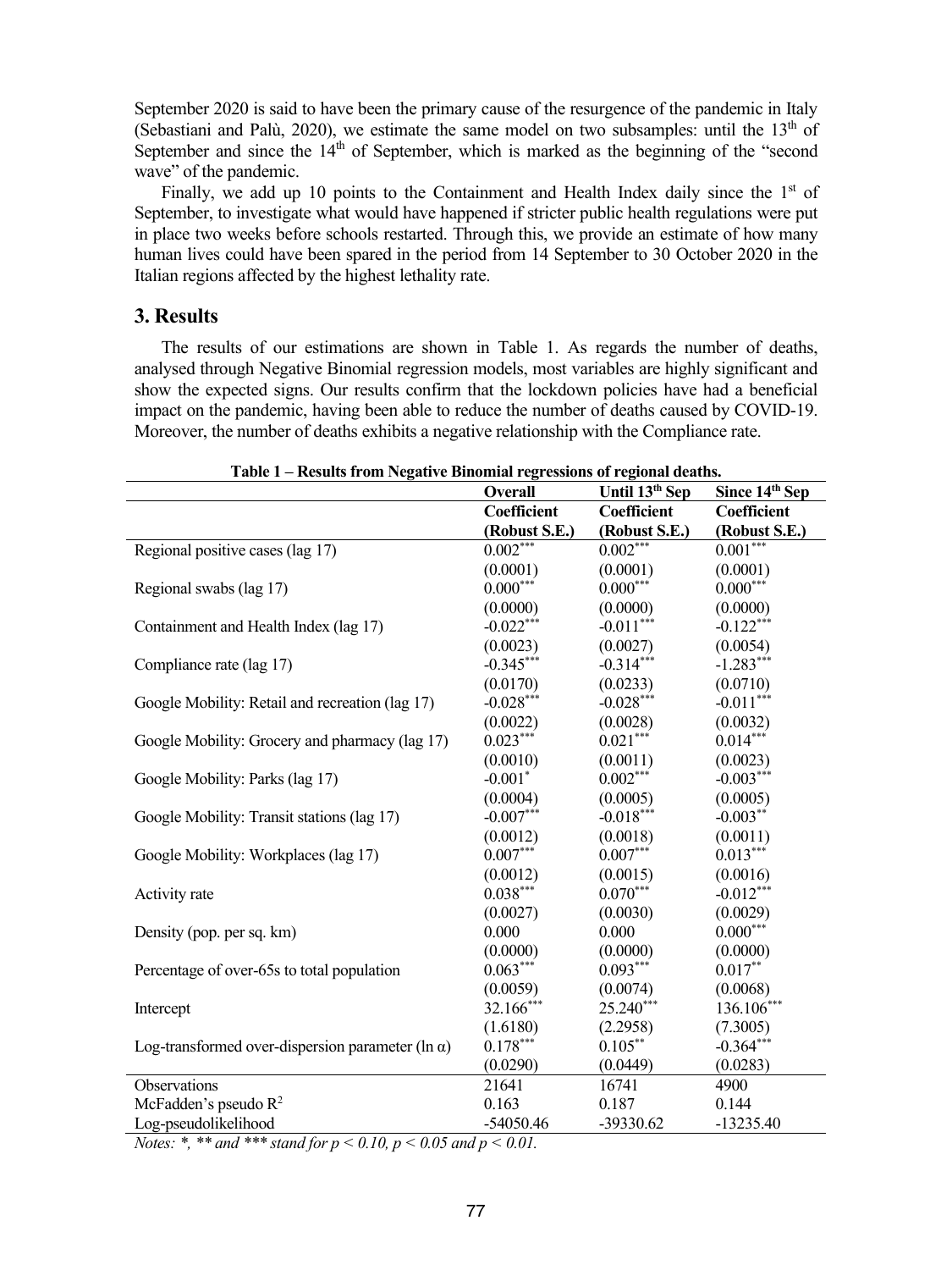We replicated the analysis by dividing the sample into two subperiods: the first one until the  $13<sup>th</sup>$  of September and the second one since the  $14<sup>th</sup>$  of September. The results roughly confirm those from the analysis carried out for the whole period, demonstrating the goodness of the model. Nevertheless, some regressors change their sign from one period to the other: mobility towards parks is positive in the first period, but negative in the second one, and the same goes for activity rate. Moreover, the magnitude of some coefficients changes considerably. In particular, the coefficient for Compliance rate in the second period is over four times that of the first period; additionally, the coefficient for Containment and Health Index shows an increase of about 11 times. This means that the importance of the restrictive measures and of citizens' accord on their abidance has greatly increased since the end of the summer, also because the stringency level of the adopted measures has critically declined, which was preparatory to the formation of the "second wave" of the pandemic. Finally, the share of population aged 65 or more always shows a positive sign, which reflects the known situation of higher lethality characterising the elderly population (Rinaldi and Paradisi, 2020). However, in the second period, its coefficient is about one fifth that of the first period: indeed, this shows that the demographic dynamics of the pandemic have changed compared to the beginning and that the elderly have become more cautious in the second phase of the pandemic.

Trying to sum up our achieved outcomes, the restrictions represented by the Containment and Health Index appear essential to contain the pandemic until the vaccination campaign has produced the so-called herd immunity. However, these restrictions are not sufficient when they are not accompanied by citizens' consent, which translates into adherence to the mobility restrictions, observed through the reduction in Google mobility indices: indeed, it is not realistic to think that repressive actions are enough to enforce compliance with the new mobility rules.

Finally, we add up 10 points to the Containment and Health Index since the  $1<sup>st</sup>$  of September, providing a prediction of the deaths count from 14 September to 30 October 2020 in the six Italian regions affected by the highest overall lethality rate, in the hypothesis of higher stringency put in place starting from two weeks before the reopening of schools. These simple estimates do not consider the variations in compliance and mobility which could result from a hypothetical change in stringency. The results are summarised in Table 2 and plotted in Figure 2.

Apart from Valle d'Aosta, which experienced a low number of deaths due to its small population size, the predictions show that a significant number of losses could be averted by introducing more restrictions in good time before schools restarted. In particular, Lombardia – the region in which the outbreak started – could have saved 429 lives just between 14 September and 30 October, compared to the 563 deaths faced in the same period (-76.20%).

|               |               |              | Table 2 – Count of deaths and cases, population, Case Fatality Rate, Lethality Rate, deaths averted. |              |              |                      |               |
|---------------|---------------|--------------|------------------------------------------------------------------------------------------------------|--------------|--------------|----------------------|---------------|
| <b>Region</b> | <b>Deaths</b> | <b>Cases</b> | <b>Population</b>                                                                                    | <b>CFR</b>   | Lethality    | <b>Deaths</b>        | <b>Deaths</b> |
|               | $14th$ Sep -  | $14th$ Sep - |                                                                                                      | $14th$ Sep – | Rate         | averted              | averted       |
|               | $30th$ Oct    | $30th$ Oct   |                                                                                                      | $30th$ Oct   | $24th$ Feb – | $14th$ Sep –         | (per cent)    |
|               |               |              |                                                                                                      |              | $30th$ Oct   | 30 <sup>th</sup> Oct |               |
| Lombardia     | 563           | 83486        | 10103969                                                                                             | $0.67\%$     | 0.173%       | 429                  | 76.20%        |
| Valle         | 20            | 1876         | 125501                                                                                               | $1.07\%$     | 0.132%       | -68                  |               |
| d'Aosta       |               |              |                                                                                                      |              |              |                      |               |
| Liguria       | 170           | 15688        | 1543127                                                                                              | 1.08%        | 0.113%       | 129                  | 75.88%        |
| Emilia-       | 143           | 20293        | 4467118                                                                                              | $0.70\%$     | $0.103\%$    | 86                   | 60.14%        |
| Romagna       |               |              |                                                                                                      |              |              |                      |               |
| Piemonte      | 202           | 33996        | 4341375                                                                                              | 0.59%        | $0.100\%$    | 158                  | 78.22%        |
| P.A.          | 32            | 3247         | 542739                                                                                               | $0.99\%$     | 0.081%       | 3                    | 9.38%         |
| Trento        |               |              |                                                                                                      |              |              |                      |               |

| Table 2 – Count of deaths and cases, population, Case Fatality Rate, Lethality Rate, deaths averted. |
|------------------------------------------------------------------------------------------------------|
|------------------------------------------------------------------------------------------------------|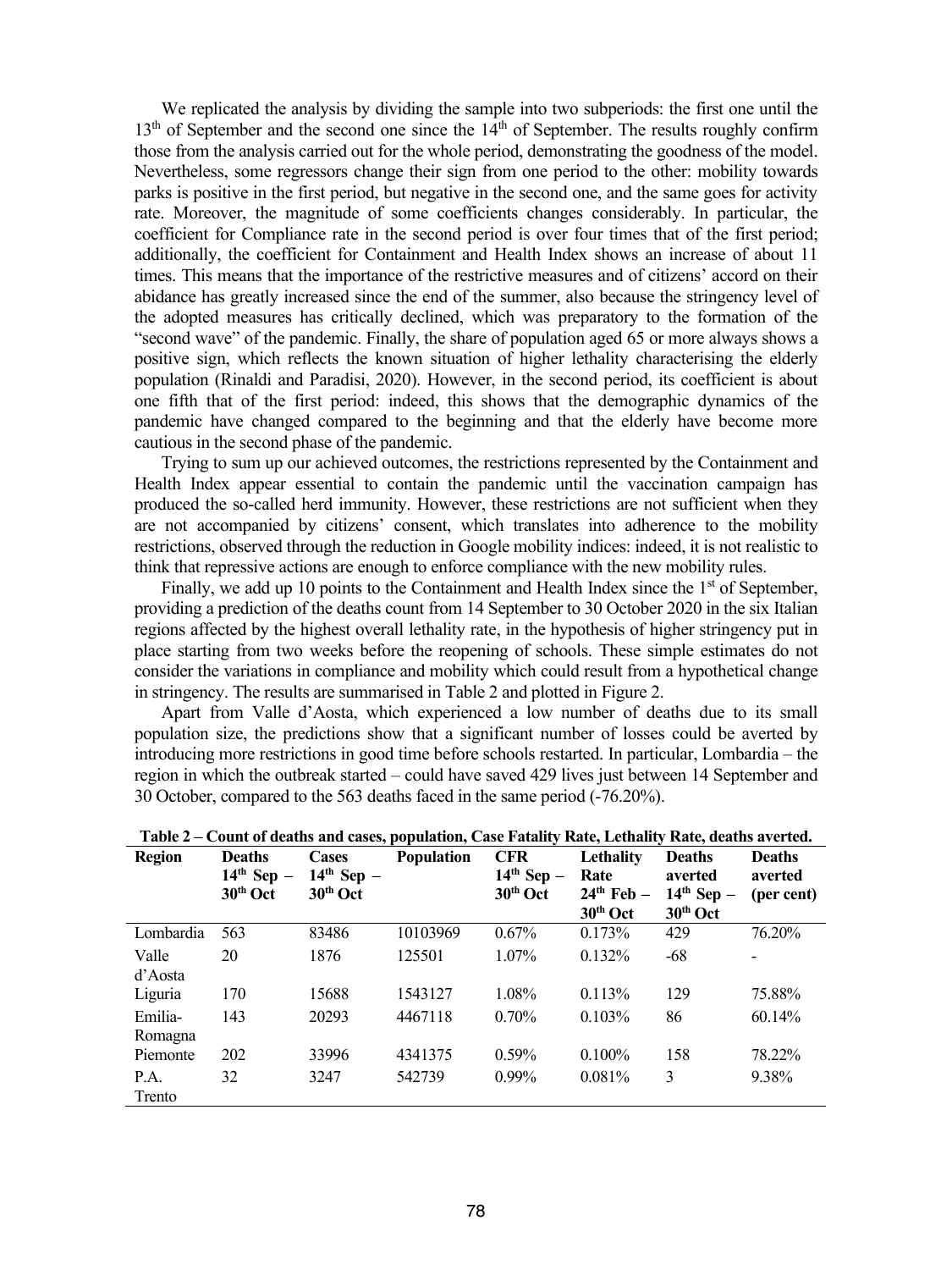

**Figure 2 – Deaths over time, real prediction, prediction in the case of higher stringency level.**

#### **4. Conclusive remarks**

We should be aware that mitigating the spread of infections is a cooperative process: hence, all policymakers (State and Regional authorities) should manage communication to motivate the citizens and avoid contradictory behaviours that confuse the population. Indeed, it is necessary to act to address people's behaviours, as the defeat of COVID-19 begins in people's minds.

But it is not just a psychological and political communication problem. The role played by the closure of workplaces, except for essential activities, should also be borne in mind. In the period that began on the  $14<sup>th</sup>$  of September, the contribution of workplace-related mobility to the deaths count has almost doubled, which leads us to question whether in the second phase of the pandemic there has been some hesitation in taking more incisive measures, such as the partial closure of productive activities.

As we have seen, we would have been saved hundreds of deaths if more restrictions were promptly introduced before schools' reopening. With no additional interventions, the number of lost lives will eventually become much greater than that suffered in the very first period of the pandemic (Vollmer et al., 2020). Moreover, it should be remarked that timeliness in introducing restrictive measures is essential to reduce their required duration (Chang et al., 2020).

## **References**

- Buonomo, B., Della Marca, R. (2020). Effects of information-induced behavioural changes during the COVID-19 lockdowns: the case of Italy. *Royal Society Open Science*, **7**(10): 201635.
- Chan, S., Chu, J., Zhang, Y., Nadarajah, S. (2021). Count regression models for COVID-19. *Physica A: Statistical Mechanics and its Applications*, **563**: 125460.
- Chang, S.L., Harding, N., Zachreson, C., Cliff, O.M., Prokopenko, M. (2020). Modelling transmission and control of the COVID-19 pandemic in Australia. *Nature Communications*,